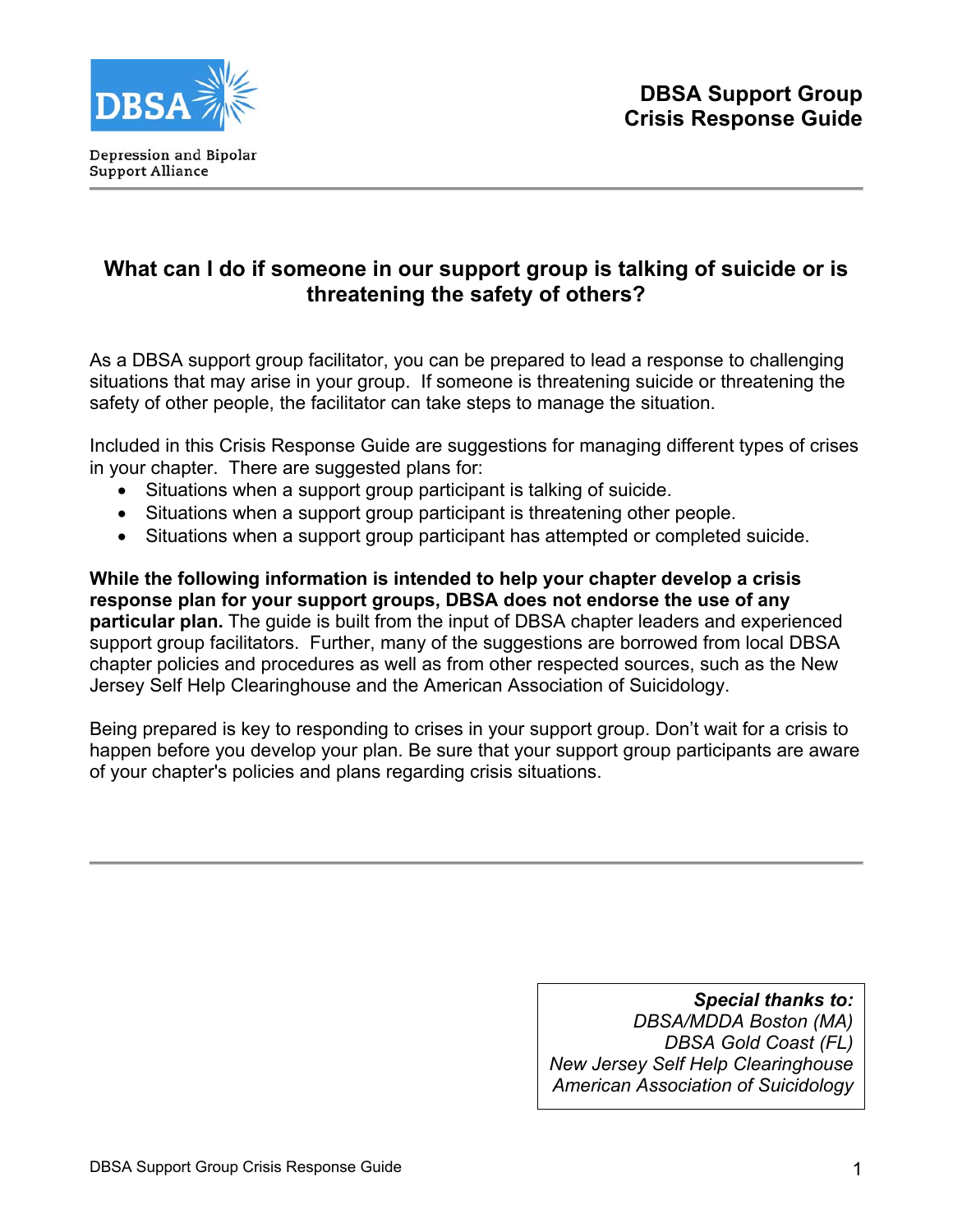

# **Support Group Participant Who Is Considering Suicide**

## **Tips to Remember:**

- 1. Suicide is preventable. Most people who are suicidal desperately want to live; they are just temporarily unable to see solutions to their situation or see it as a way to end their pain.
- 2. Talking about suicide does not cause someone to be suicidal. Don't be afraid to ask direct questions about their intentions or desires.
- 3. The decision to take one's own life rests with that person, but there are steps that others can take to help and support someone through a crisis.
- 4. Call for help if needed. There are professionals trained for crisis situations. Call 911. Know of other community resources.
- 5. Never underestimate the power of a support group to provide hope and support to a person in crisis when it is most needed.

*If someone is talking of suicide during a support group that you're facilitating, consider the following actions:* 

- **Check Yourself.** Take a deep breath and remember that as a facilitator your job is to guide the group through helping each other. All the responsibility is NOT on your shoulders. Make yourself aware of your own reactions and calmly *respond* to the situation and try not to panic*.* Your instincts will guide you. Feelings of anxiety are contagious, so do your best to trust yourself and provide authentic support to the person in need.
- **Assess.** Express your concern for the other person with concrete examples, and ask direct questions to determine how SPECIFIC, how AVAILABLE, and how LETHAL their suicide plan is. Some questions might include:
	- o "I notice that you seem to be withdrawing from your loved ones, are you thinking about suicide?"
	- o "I'm concerned by the way you're talking. It sounds like you feel as though your life is not worth living – are you considering harming yourself?"
	- o "When you say, 'I'd be better off dead,' are you saying that you are planning to end your life? Do you have plans to do that?"
- **Acknowledge Feelings.** Be empathetic not judgmental. Suicidal thoughts are not *wrong* to have*,* but they are very dangerous. Do not relieve the other person of responsibility for his/her actions. Acknowledge that you hear them, you understand them, and that they have ultimate control over the decision to take their own life. Don't be afraid to let the person know how you feel when you hear them talk about committing suicide.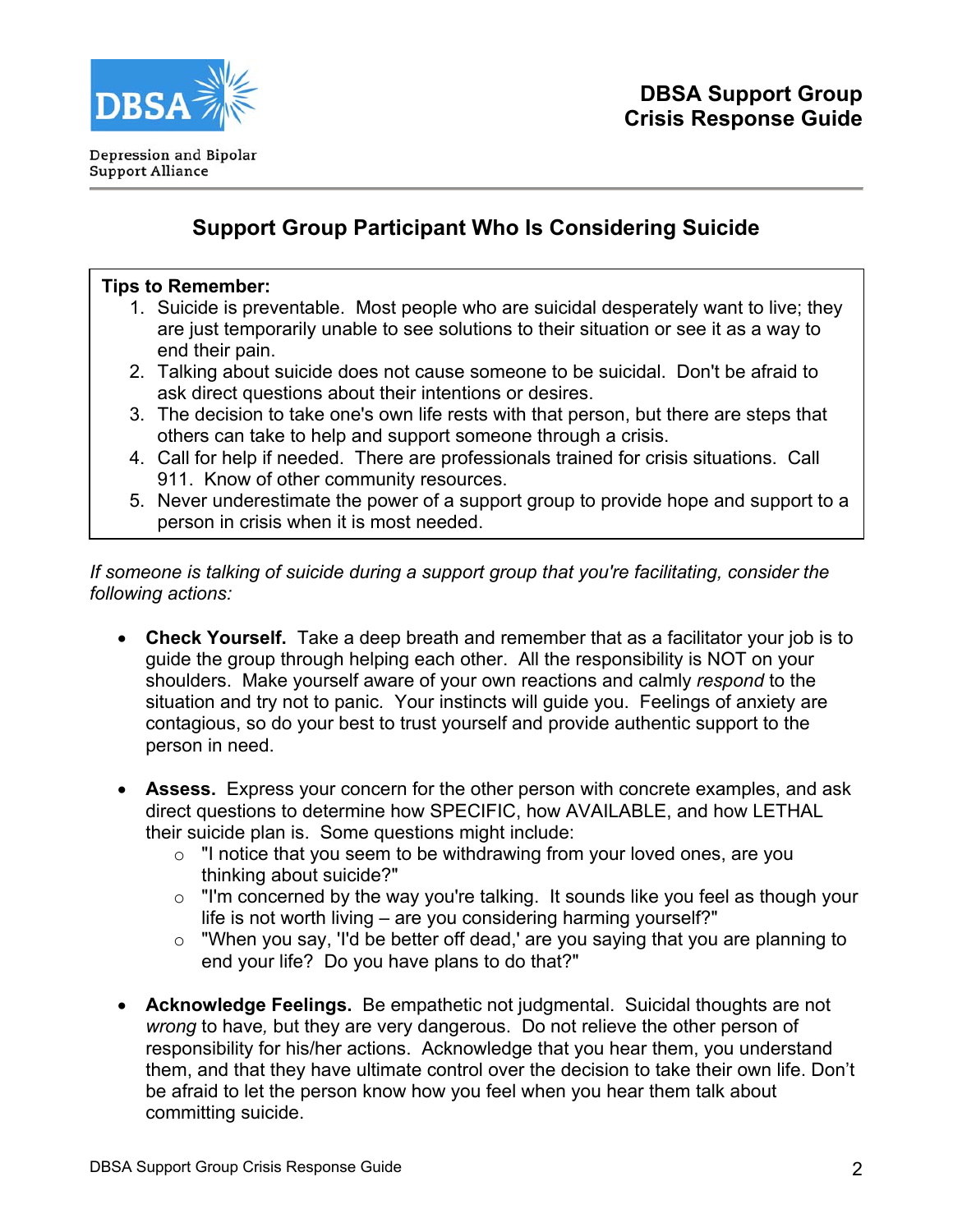

- **Engage the Support of Others.** Involve the rest of the group in providing support for the person considering suicide. Ask others to share their stories of survival and recovery. Use the power of the group to provide support, hope and help. The group should commit to not leave the person alone until he/she is in the care of another responsible person such as a health care professional or a trusted family member.
- **Reassure.** Stress that suicidal thoughts are temporary and that suicide is permanent. Remind the person that there is help and things will get better, even if it doesn't seem like it right now. Ask the person considering suicide to talk about the moments in recent weeks that they have felt the best. Try to bring him/her back to a time when things seemed hopeless but then got better.
- **Be Honest.** Do not promise confidentiality. Do not make unrealistic promises (i.e. no hospitalization, no calling 911, etc.).
- **Get Help.** Do not try to manage this situation alone or even as a group. Contact trusted people and trained professionals to provide the help that is needed.
	- $\circ$  Tell the person that you will be calling for help.
	- $\circ$  Ask if they have prepared a crisis plan for themselves that you can use to find them the help that they need.
	- $\circ$  Ask if there is a person that they trust whom you can call to assist.
	- $\circ$  Contact the person's psychiatrist, therapist, crisis intervention team, etc.
	- $\circ$  If no other trained health care professionals are immediately available, call 911 for local emergency services.
- **Support Yourself and Each Other.** After a crisis situation in a support group, it is important to be sure that you have the support that you need, and the group has a chance to debrief about the situation.
	- $\circ$  Refer to your own wellness plan or contact your health care professional to process the experience.
	- $\circ$  As soon as possible (at the current or the next support group meeting) discuss the experience of supporting a group member through a suicidal crisis as a group, and determine what went well and how you would do things differently in the future.
	- o Encourage each other to have personal crisis plans prepared to be sure that each person is treated as they choose. Included in the appendix of this guide is "DBSA's Plan for Life" that can help get individuals started.
- **Prepare for the Future.** Discuss with the group the idea of members giving permission for an appointed group representative to contact an individual's family, doctor, therapist or counselor in extenuating circumstances. DBSA does not encourage chapters or support groups to require its participants to provide this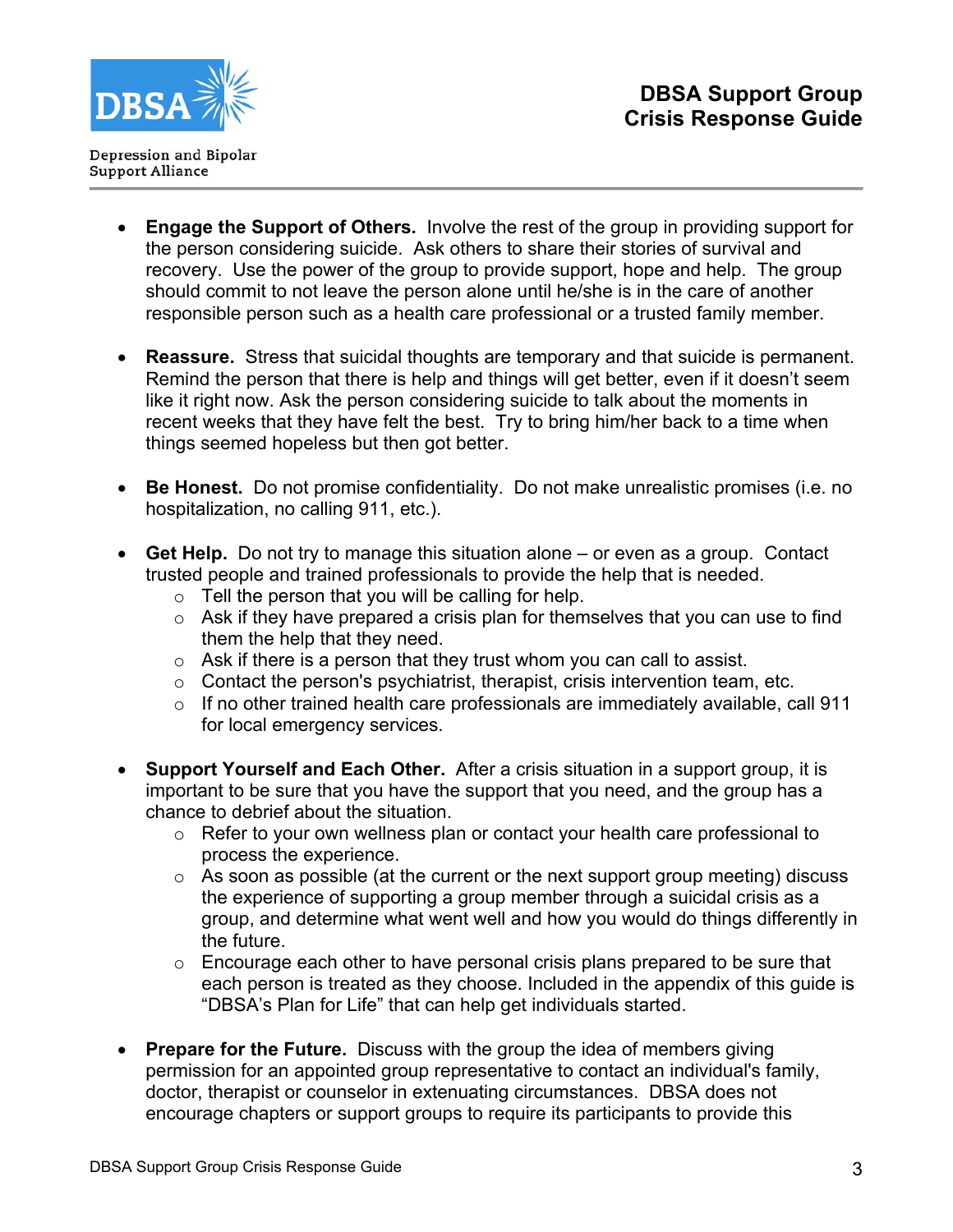

information. Work as a group to educate each other on individuals' "early warning signs" that might indicate they are becoming very ill or potentially dangerous.

**\_\_\_\_\_\_\_\_\_\_\_\_\_\_\_\_\_\_\_\_\_\_\_\_\_\_\_\_\_\_\_\_\_\_\_\_\_\_\_\_\_\_\_\_\_\_\_\_\_\_\_\_\_\_\_\_\_\_\_\_\_\_\_\_\_\_\_\_\_\_\_\_\_\_**

**\_\_\_\_\_\_\_\_\_\_\_\_\_\_\_\_\_\_\_\_\_\_\_\_\_\_\_\_\_\_\_\_\_\_\_\_\_\_\_\_\_\_\_\_\_\_\_\_\_\_\_\_\_\_\_\_\_\_\_\_\_\_\_\_\_\_\_\_\_\_\_\_\_\_**

**\_\_\_\_\_\_\_\_\_\_\_\_\_\_\_\_\_\_\_\_\_\_\_\_\_\_\_\_\_\_\_\_\_\_\_\_\_\_\_\_\_\_\_\_\_\_\_\_\_\_\_\_\_\_\_\_\_\_\_\_\_\_\_\_\_\_\_\_\_\_\_\_\_\_**

**\_\_\_\_\_\_\_\_\_\_\_\_\_\_\_\_\_\_\_\_\_\_\_\_\_\_\_\_\_\_\_\_\_\_\_\_\_\_\_\_\_\_\_\_\_\_\_\_\_\_\_\_\_\_\_\_\_\_\_\_\_\_\_\_\_\_\_\_\_\_\_\_\_\_**

**\_\_\_\_\_\_\_\_\_\_\_\_\_\_\_\_\_\_\_\_\_\_\_\_\_\_\_\_\_\_\_\_\_\_\_\_\_\_\_\_\_\_\_\_\_\_\_\_\_\_\_\_\_\_\_\_\_\_\_\_\_\_\_\_\_\_\_\_\_\_\_\_\_\_**

**\_\_\_\_\_\_\_\_\_\_\_\_\_\_\_\_\_\_\_\_\_\_\_\_\_\_\_\_\_\_\_\_\_\_\_\_\_\_\_\_\_\_\_\_\_\_\_\_\_\_\_\_\_\_\_\_\_\_\_\_\_\_\_\_\_\_\_\_\_\_\_\_\_\_**

**\_\_\_\_\_\_\_\_\_\_\_\_\_\_\_\_\_\_\_\_\_\_\_\_\_\_\_\_\_\_\_\_\_\_\_\_\_\_\_\_\_\_\_\_\_\_\_\_\_\_\_\_\_\_\_\_\_\_\_\_\_\_\_\_\_\_\_\_\_\_\_\_\_\_**

**\_\_\_\_\_\_\_\_\_\_\_\_\_\_\_\_\_\_\_\_\_\_\_\_\_\_\_\_\_\_\_\_\_\_\_\_\_\_\_\_\_\_\_\_\_\_\_\_\_\_\_\_\_\_\_\_\_\_\_\_\_\_\_\_\_\_\_\_\_\_\_\_\_\_** 

**\_\_\_\_\_\_\_\_\_\_\_\_\_\_\_\_\_\_\_\_\_\_\_\_\_\_\_\_\_\_\_\_\_\_\_\_\_\_\_\_\_\_\_\_\_\_\_\_\_\_\_\_\_\_\_\_\_\_\_\_\_\_\_\_\_\_\_\_\_\_\_\_\_\_**

**\_\_\_\_\_\_\_\_\_\_\_\_\_\_\_\_\_\_\_\_\_\_\_\_\_\_\_\_\_\_\_\_\_\_\_\_\_\_\_\_\_\_\_\_\_\_\_\_\_\_\_\_\_\_\_\_\_\_\_\_\_\_\_\_\_\_\_\_\_\_\_\_\_\_** 

## **What other plans/policies/procedures does your group want to consider?**

**Professional Advisor contact information:** 

#### **Your local emergency numbers:**

| <b>Emergency Services: 911</b> |  |
|--------------------------------|--|
|--------------------------------|--|

National Suicide Prevention Helpline: (800) 273-TALK

Police: **and the contract of the contract of the contract of the contract of the contract of the contract of the contract of the contract of the contract of the contract of the contract of the contract of the contract of t** 

| <b>Crisis Intervention Team:</b> |  |
|----------------------------------|--|
|                                  |  |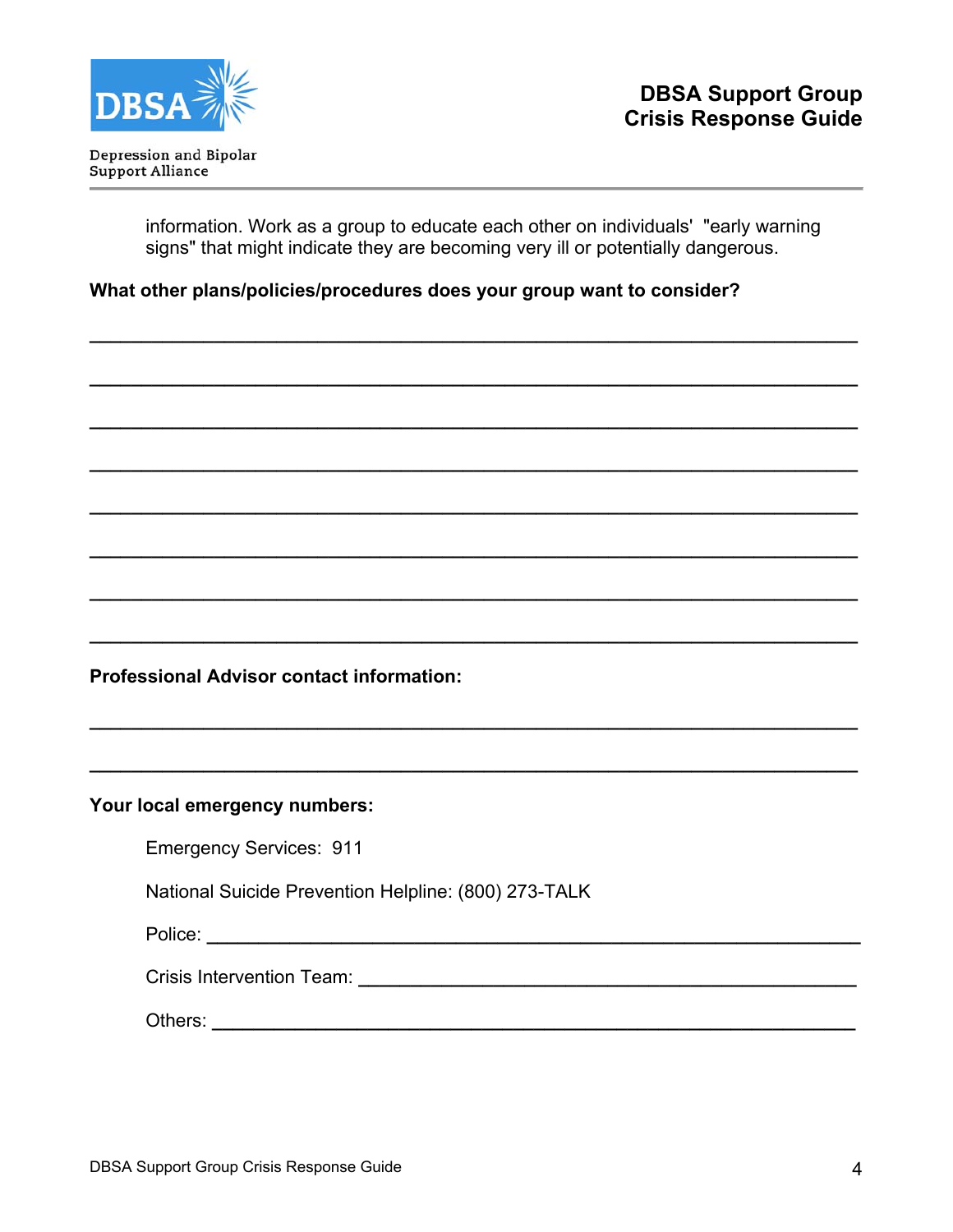

Depression and Bipolar Support Alliance

# **Chapter Leaders:**

In case of a crisis, these chapter leaders and/or group members should be notified right away:

**\_\_\_\_\_\_\_\_\_\_\_\_\_\_\_\_\_\_\_\_\_\_\_\_\_\_\_\_\_\_\_\_\_\_\_\_\_\_\_\_\_\_\_\_\_\_\_\_\_\_\_\_\_\_\_\_\_\_\_\_\_\_\_\_\_\_\_\_\_\_\_\_\_\_**

**\_\_\_\_\_\_\_\_\_\_\_\_\_\_\_\_\_\_\_\_\_\_\_\_\_\_\_\_\_\_\_\_\_\_\_\_\_\_\_\_\_\_\_\_\_\_\_\_\_\_\_\_\_\_\_\_\_\_\_\_\_\_\_\_\_\_\_\_\_\_\_\_\_\_**

#### **Follow up:**

Will your support group follow up with the person in crisis after the meeting? If so, how will the follow up occur?

**\_\_\_\_\_\_\_\_\_\_\_\_\_\_\_\_\_\_\_\_\_\_\_\_\_\_\_\_\_\_\_\_\_\_\_\_\_\_\_\_\_\_\_\_\_\_\_\_\_\_\_\_\_\_\_\_\_\_\_\_\_\_\_\_\_\_\_\_\_\_\_\_\_\_**

**\_\_\_\_\_\_\_\_\_\_\_\_\_\_\_\_\_\_\_\_\_\_\_\_\_\_\_\_\_\_\_\_\_\_\_\_\_\_\_\_\_\_\_\_\_\_\_\_\_\_\_\_\_\_\_\_\_\_\_\_\_\_\_\_\_\_\_\_\_\_\_\_\_\_** 

**\_\_\_\_\_\_\_\_\_\_\_\_\_\_\_\_\_\_\_\_\_\_\_\_\_\_\_\_\_\_\_\_\_\_\_\_\_\_\_\_\_\_\_\_\_\_\_\_\_\_\_\_\_\_\_\_\_\_\_\_\_\_\_\_\_\_\_\_\_\_\_\_\_\_**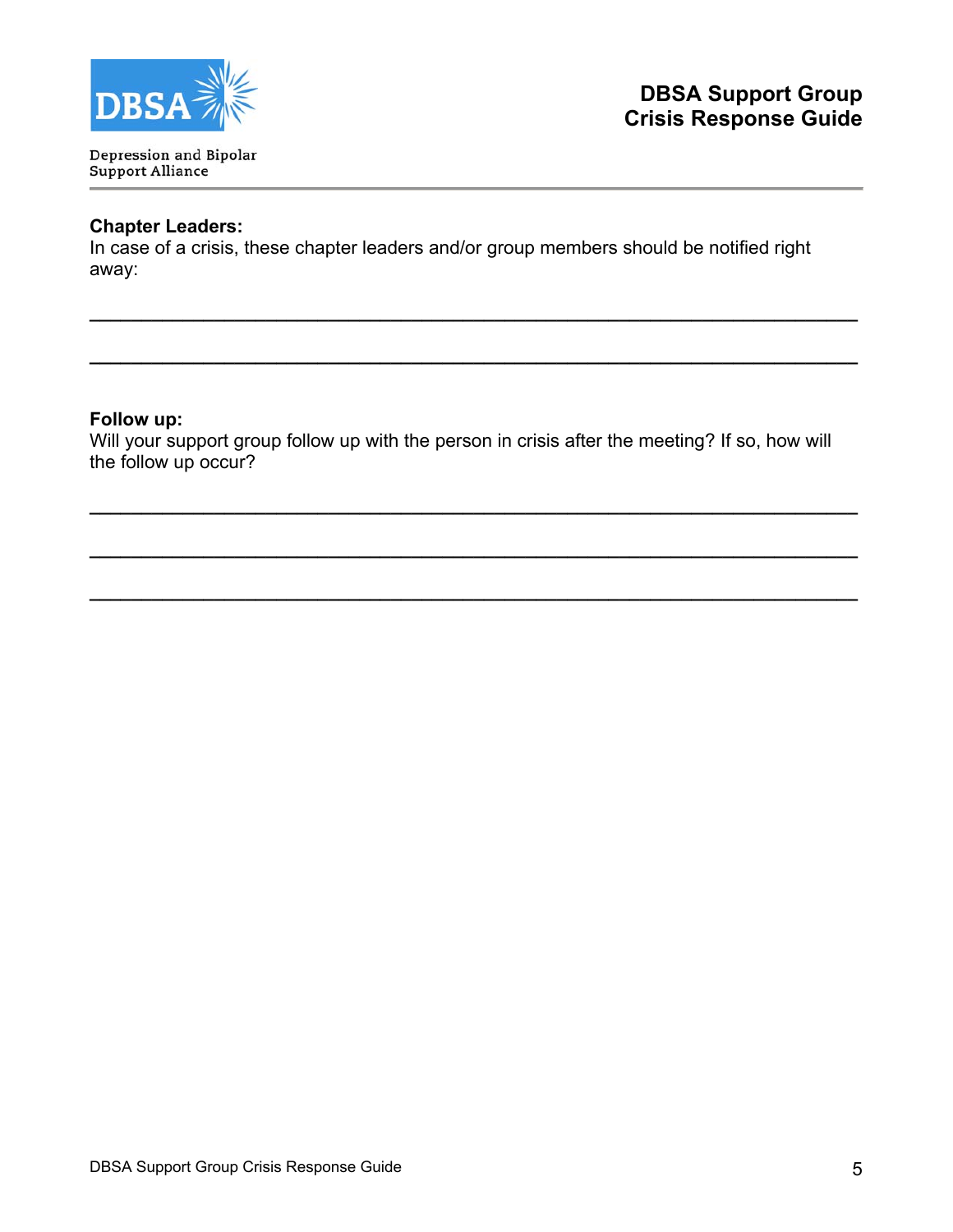

# **Violent / Threatening Support Group Participant**

#### **Tips to Remember:**

- 1. Safety first. The safety of the support group members should be the first priority for any support group facilitator. When deciding on a course of action in a challenging situation, always choose the route that provides for the safety of your group.
- 2. Call for help if needed. There are professionals trained for crisis situations. Call 911. Know of other community resources.
- 3. Never underestimate the power of a support group to provide hope and support to a person in crisis when it is most needed.

*If someone is threatening to harm another support group participant(s) during a support group that you're facilitating, consider the following actions:* 

- **Check Yourself.** Take a deep breath and remember that as a facilitator your job is to guide the group through helping each other. All the responsibility is NOT on your shoulders. Be sure to distinguish between anger and threats. Many people have different thresholds of comfort when it comes to anger. Check with the group to see if they feel the behavior is acceptable or not. Make yourself aware of your own reactions and calmly *respond* to the situation and try not to panic*.* Your instincts will guide you. Feelings of anxiety are contagious, so do your best to trust yourself and provide authentic support to the person in need.
- **Calmly Confront the Behavior.** Clearly state that the group has decided the behavior being displayed is not acceptable, and firmly ask the person to stop. Be firm but respectful in your tone – do not raise your voice or start speaking as you would to a child. Offer to have a discussion to de-escalate the situation privately in a small group (never meet alone with a person who is threatening)**.**
- **Ask the Group for Help.** Refer to the DBSA Support Group Guidelines (included in the addendum to this guide) to which your group should agree to abide by before each meeting. Remind the threatening participant that he/she is violating his agreement with the group, and calmly ask if they can talk about the situation as a group.
- **Ask Someone to Call for Help.** If it becomes necessary, ask at least two people to go together to call 911 or another appropriate service in your community. The safety of the group members and the person in distress should be the top priority, so do not hesitate to call for help.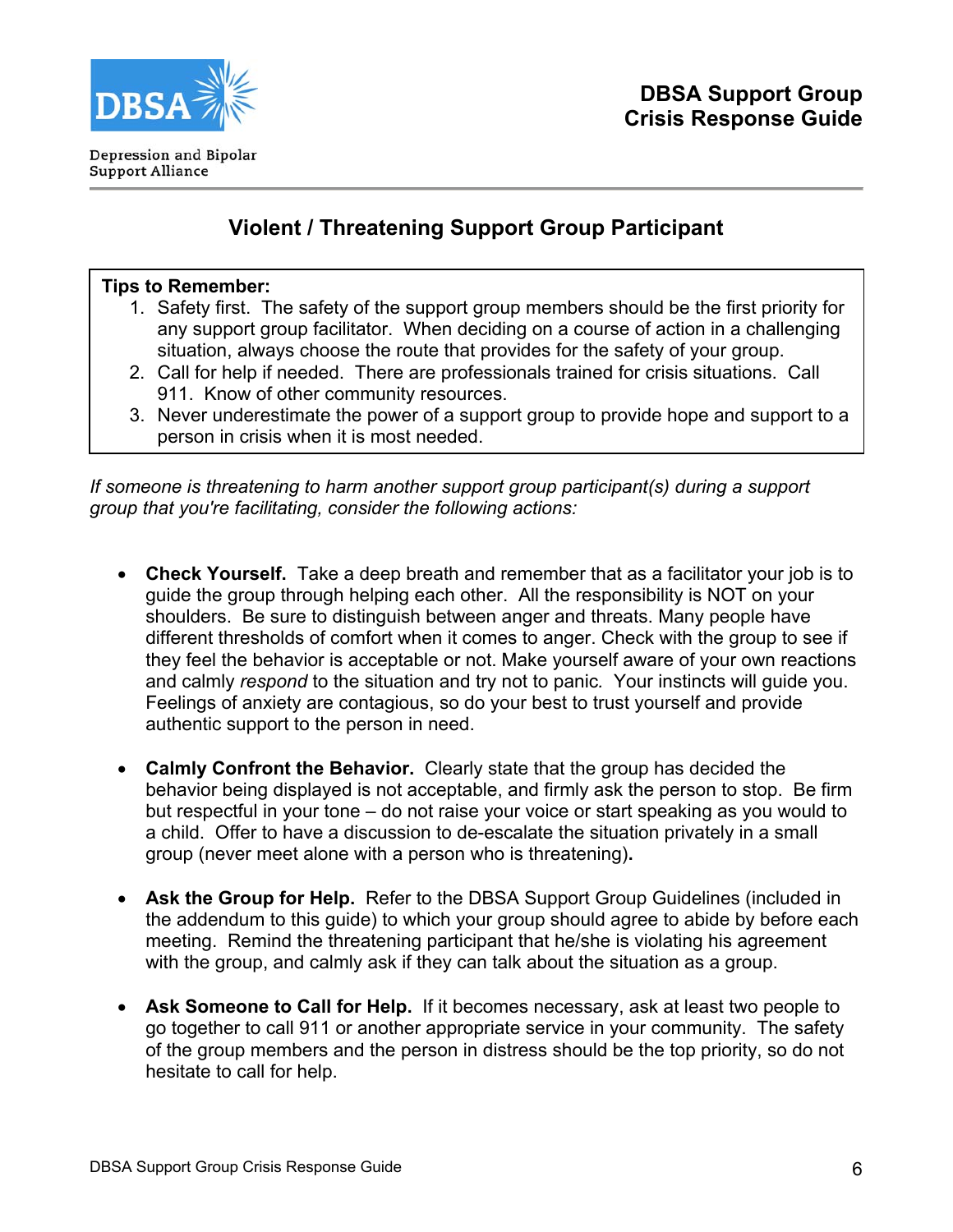

- **Seek To Understand.** The distressed individual may simply be frustrated by their inability to communicate something – people need to be heard, so offer to listen intently to truly understand what the person needs. Say something like, "I can see that you're hurting. I want to help. Help me understand what you're feeling right now. We're here to support you."
- **De-escalate.** Don't overlook the obvious many situations can be effectively handled by offering to accompany an upset person on a walk, or out for a cup of coffee. Keep it simple – some distressed individuals can be asked to come back on a day when they are feeling better. In some cases it may be appropriate to walk the person home, call a friend or family member, or offer to accompany them to their doctor. Remember, never go anywhere alone with a person who is threatening.
- **Support Yourself and Each Other.** After a crisis situation in a support group, it is important to be sure that you have the support that you need, and the group has a chance to debrief about the situation.
	- o Refer to your own wellness plan or contact your health care professional to process the experience.
	- $\circ$  As soon as possible (at the current or the next support group meeting) discuss the experience of supporting a group member through a crisis as a group, and determine how you would do things differently in the future.
	- $\circ$  Encourage each other to have personal crisis plans prepared to be sure that each person is treated as they choose.
- **Prepare for the Future.** Discuss with the group the idea of participants giving permission for an appointed group representative to contact an individual's family, doctor, therapist or counselor in extenuating circumstances. DBSA does not encourage chapters or support groups to require its participants to provide this information. Work as a group to educate each other on individuals' "early warning signs" that might indicate they are becoming very ill or a potential danger to others.

**\_\_\_\_\_\_\_\_\_\_\_\_\_\_\_\_\_\_\_\_\_\_\_\_\_\_\_\_\_\_\_\_\_\_\_\_\_\_\_\_\_\_\_\_\_\_\_\_\_\_\_\_\_\_\_\_\_\_\_\_\_\_\_\_\_\_\_\_\_\_\_\_\_\_**

**\_\_\_\_\_\_\_\_\_\_\_\_\_\_\_\_\_\_\_\_\_\_\_\_\_\_\_\_\_\_\_\_\_\_\_\_\_\_\_\_\_\_\_\_\_\_\_\_\_\_\_\_\_\_\_\_\_\_\_\_\_\_\_\_\_\_\_\_\_\_\_\_\_\_**

**\_\_\_\_\_\_\_\_\_\_\_\_\_\_\_\_\_\_\_\_\_\_\_\_\_\_\_\_\_\_\_\_\_\_\_\_\_\_\_\_\_\_\_\_\_\_\_\_\_\_\_\_\_\_\_\_\_\_\_\_\_\_\_\_\_\_\_\_\_\_\_\_\_\_**

**\_\_\_\_\_\_\_\_\_\_\_\_\_\_\_\_\_\_\_\_\_\_\_\_\_\_\_\_\_\_\_\_\_\_\_\_\_\_\_\_\_\_\_\_\_\_\_\_\_\_\_\_\_\_\_\_\_\_\_\_\_\_\_\_\_\_\_\_\_\_\_\_\_\_**

**\_\_\_\_\_\_\_\_\_\_\_\_\_\_\_\_\_\_\_\_\_\_\_\_\_\_\_\_\_\_\_\_\_\_\_\_\_\_\_\_\_\_\_\_\_\_\_\_\_\_\_\_\_\_\_\_\_\_\_\_\_\_\_\_\_\_\_\_\_\_\_\_\_\_**

# **What other plans/policies/procedures does your group want to consider?**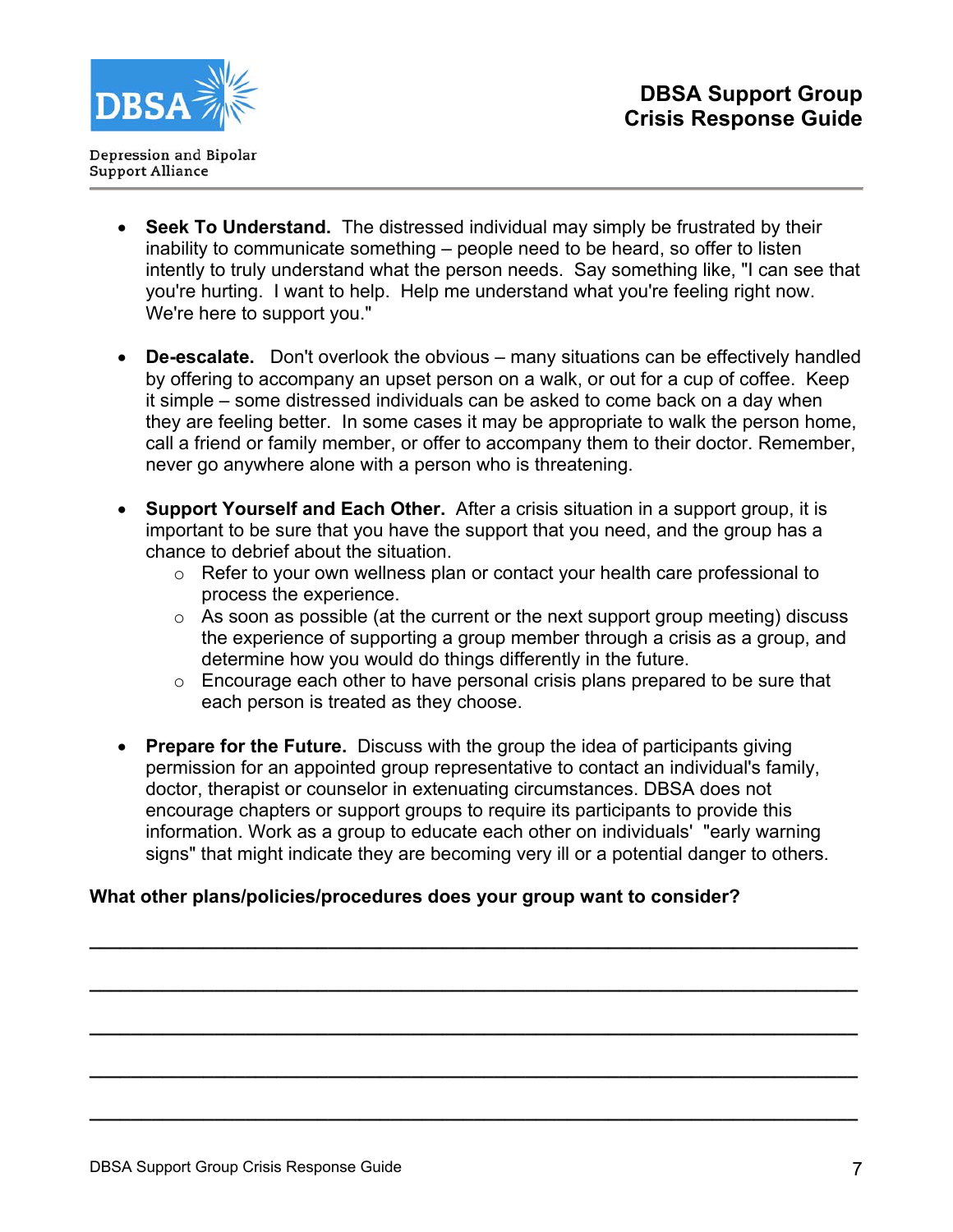

Depression and Bipolar Support Alliance

# **Professional Advisor contact information:**

#### **Your local emergency numbers:**

Emergency Services: 911

National Suicide Prevention Helpline: (800) 273-TALK

Police: **\_\_\_\_\_\_\_\_\_\_\_\_\_\_\_\_\_\_\_\_\_\_\_\_\_\_\_\_\_\_\_\_\_\_\_\_\_\_\_\_\_\_\_\_\_\_\_\_\_\_\_\_\_\_\_\_\_\_\_\_\_\_\_** 

Crisis Intervention Team: **Example 2018** 

**\_\_\_\_\_\_\_\_\_\_\_\_\_\_\_\_\_\_\_\_\_\_\_\_\_\_\_\_\_\_\_\_\_\_\_\_\_\_\_\_\_\_\_\_\_\_\_\_\_\_\_\_\_\_\_\_\_\_\_\_\_\_\_\_\_\_\_\_\_\_\_\_\_\_**

**\_\_\_\_\_\_\_\_\_\_\_\_\_\_\_\_\_\_\_\_\_\_\_\_\_\_\_\_\_\_\_\_\_\_\_\_\_\_\_\_\_\_\_\_\_\_\_\_\_\_\_\_\_\_\_\_\_\_\_\_\_\_\_\_\_\_\_\_\_\_\_\_\_\_** 

**\_\_\_\_\_\_\_\_\_\_\_\_\_\_\_\_\_\_\_\_\_\_\_\_\_\_\_\_\_\_\_\_\_\_\_\_\_\_\_\_\_\_\_\_\_\_\_\_\_\_\_\_\_\_\_\_\_\_\_\_\_\_\_\_\_\_\_\_\_\_\_\_\_\_**

**\_\_\_\_\_\_\_\_\_\_\_\_\_\_\_\_\_\_\_\_\_\_\_\_\_\_\_\_\_\_\_\_\_\_\_\_\_\_\_\_\_\_\_\_\_\_\_\_\_\_\_\_\_\_\_\_\_\_\_\_\_\_\_\_\_\_\_\_\_\_\_\_\_\_** 

| Others: |  |  |  |
|---------|--|--|--|
|         |  |  |  |

#### **Chapter Leaders:**

In case of a crisis, these chapter leaders and/or group members should be notified right away:

**\_\_\_\_\_\_\_\_\_\_\_\_\_\_\_\_\_\_\_\_\_\_\_\_\_\_\_\_\_\_\_\_\_\_\_\_\_\_\_\_\_\_\_\_\_\_\_\_\_\_\_\_\_\_\_\_\_\_\_\_\_\_\_\_\_\_\_\_\_\_\_\_\_\_**

**\_\_\_\_\_\_\_\_\_\_\_\_\_\_\_\_\_\_\_\_\_\_\_\_\_\_\_\_\_\_\_\_\_\_\_\_\_\_\_\_\_\_\_\_\_\_\_\_\_\_\_\_\_\_\_\_\_\_\_\_\_\_\_\_\_\_\_\_\_\_\_\_\_\_**

#### **Follow up:**

Will your support group follow up with the person in crisis after the meeting? If so, how will the follow up occur?

**\_\_\_\_\_\_\_\_\_\_\_\_\_\_\_\_\_\_\_\_\_\_\_\_\_\_\_\_\_\_\_\_\_\_\_\_\_\_\_\_\_\_\_\_\_\_\_\_\_\_\_\_\_\_\_\_\_\_\_\_\_\_\_\_\_\_\_\_\_\_\_\_\_\_**

**\_\_\_\_\_\_\_\_\_\_\_\_\_\_\_\_\_\_\_\_\_\_\_\_\_\_\_\_\_\_\_\_\_\_\_\_\_\_\_\_\_\_\_\_\_\_\_\_\_\_\_\_\_\_\_\_\_\_\_\_\_\_\_\_\_\_\_\_\_\_\_\_\_\_** 

**\_\_\_\_\_\_\_\_\_\_\_\_\_\_\_\_\_\_\_\_\_\_\_\_\_\_\_\_\_\_\_\_\_\_\_\_\_\_\_\_\_\_\_\_\_\_\_\_\_\_\_\_\_\_\_\_\_\_\_\_\_\_\_\_\_\_\_\_\_\_\_\_\_\_**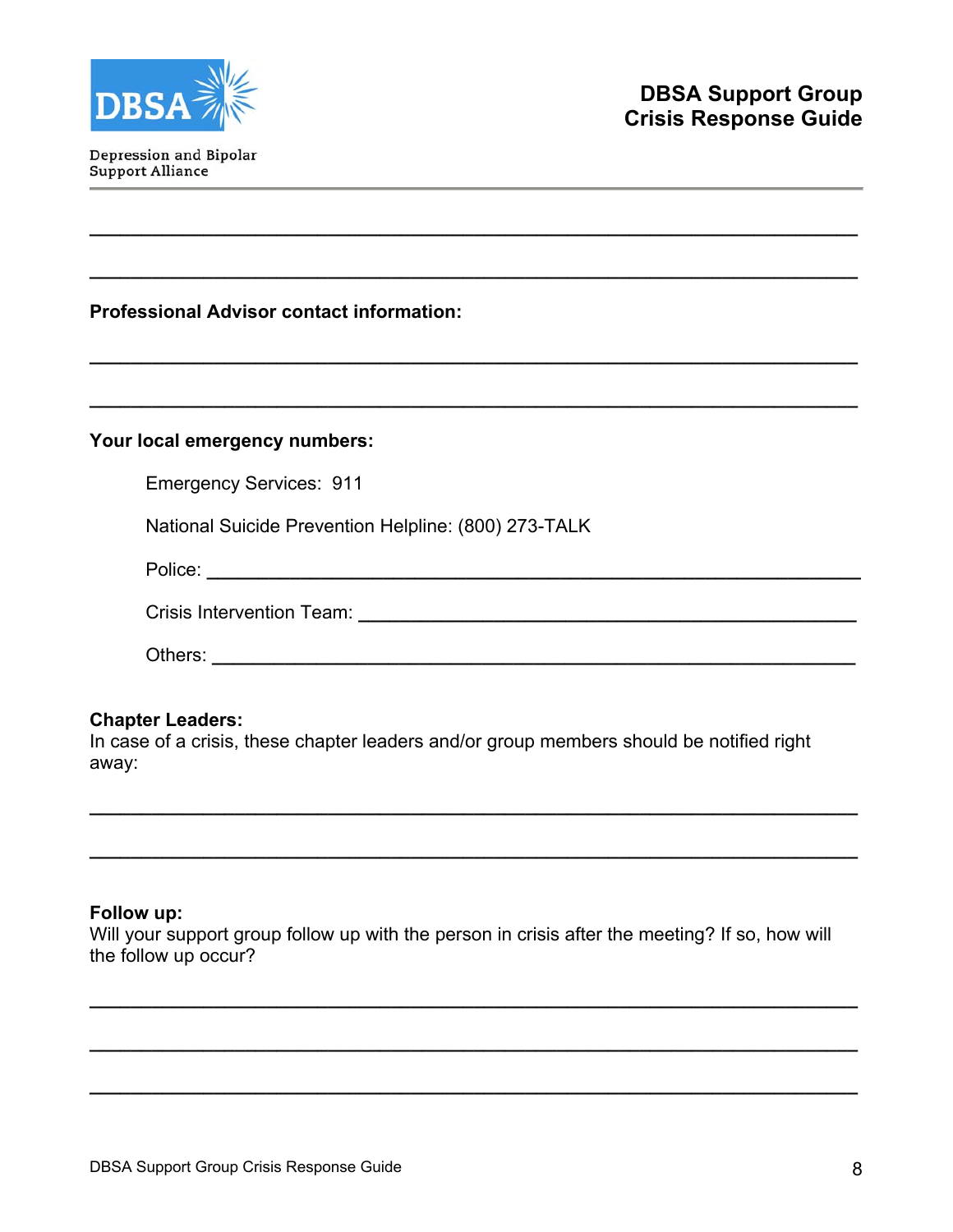

# **Support Group Debriefing in the Event of a Suicide Attempt**

*Adapted from DBSA/MDDA Boston* 

In cases of suicide attempts or completed suicides by a group participant, family member or friend, it is important for a support group to debrief. Society discourages talk of suicide and suicide attempts, but a DBSA support group is one place where people can have these conversations in an atmosphere of trust and care.

# **If the person who has attempted suicide is not present at the meeting…**

Honor the group participant's right to privacy and, if possible, speak with them prior to the meeting to see if they are comfortable with this being discussed. If they are not comfortable, please respect this right and lead the group away from discussion about the attempt. If they are, report to the support group the facts as you know them, or ask others to report on the facts of the situation. You do not need to give details about the actual attempt, the focus of the discussion should be on sharing feelings. Give group members an opportunity to respond individually about how they feel about the suicide attempt. Give ample time to the topic, but be sure to move on to other topics in the meeting – including, of course, the progress toward recovery each person has made since the last meeting. Remind the group of the confidentiality policy of the meeting.

# **If the person who has attempted suicide is present at the meeting…**

If the facilitator is made aware of the suicide attempt, ask the person (in private) if they want to talk about the attempt. If they are not comfortable talking about this with the group, please respect this right and lead the group away from discussion about the attempt. If the person is willing to discuss their attempted suicide, ask them to tell the group how they were feeling then and how they are feeling now. Whether or not the person talks further, ask group members to respond individually about how they feel about what the person who attempted suicide has reported. Facilitate the group in expressing genuine care and concern, and move on to other topics.

# **If the group is not aware of an attempted suicide, but the person brings it up during discussion…**

Be sure that people talk about it – don't ignore it. Ask the person if it would help her/him to talk about how they were feeling then and how they are feeling now. Help the group express that you are all glad to have the person there. Whether or not the person talks further, ask group members to respond individually about how they feel about what the person who attempted suicide has reported. Facilitate the group in expressing genuine care and concern, and move on to other topics.

# **In the event of a group participant, family member or friend completing suicide…**

At the beginning of the meeting, inform the group of the situation. Tell the facts as you know them, or ask others to report on the facts of the situation. You do not need to give details about the method, the focus of the discussion should be on sharing feelings.